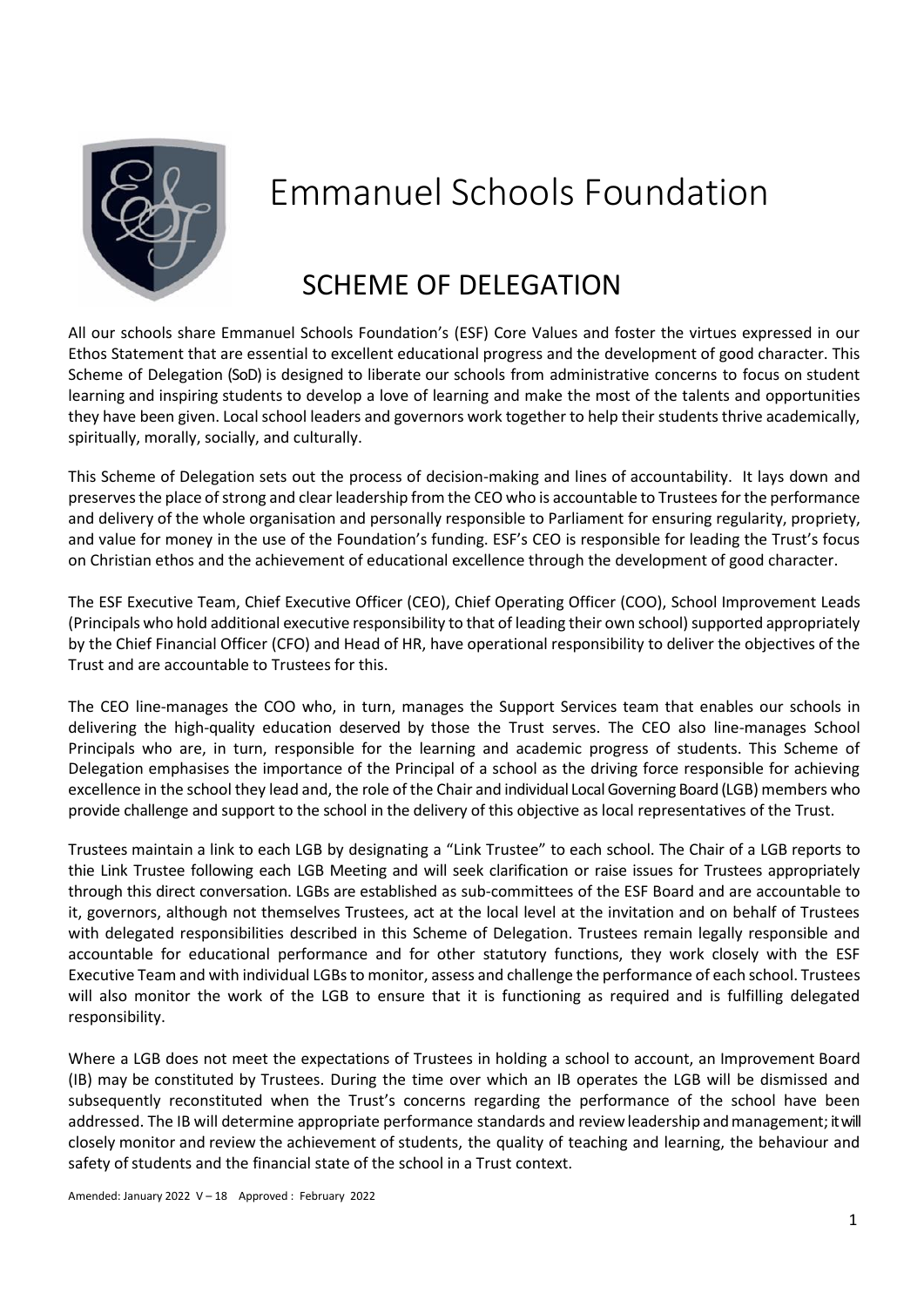Subject to the Articles of Association, the constitution, membership, and proceedings of any committee will be determined by Trustees. The establishment, terms of reference, constitution and membership of any committee will be reviewed at least every twelve months.

This Scheme identifies the key decisions that are required in connection with the governance and management of the Trust and individual schools within it and should be read in conjunction with the Terms of Reference for the Trust and its Committees, and sub-committees, and the Articles of Association of the Trust, together with the funding agreement and financial handbook.



#### Governance structure and lines of accountability

Trustees are responsible for core governance functions and, appoint the CEO, to whom they delegate responsibility for delivery of vision, strategy and operational activity, they will hold the CEO to account for the conduct and performance of the Trust, including the performance of schools within the Trust, and for financial management. The Trust Executive report to the CEO. Each school's Principal reports to the CEO who sets their targets and performance manages them; Trustees approve these targets. The Finance Director operates as the Trust CFO and reports to the COO. The Board has constituted committees for Local Governance, Finance and Resources, Remuneration, Audit and Risk, and Education, Standards and Performance. As Board committees, apart from the LGB which is covered in this SoD, at least three trustees must sit on each although other expertise may also be sought from non-voting members.

The Board delegates some school level monitoring and challenge functions to the LGB and requires the Chair of the LGB to report to a designated Link Trustee. The LGB Chair should also liaise with ESF Officers in holding school to account and will receive guidance in performing this function from them. In turn, the CEO will usually seek input from the chair of the LGB when undertaking a Principal's performance management. The Chair of a LGB may raise with the Link Trustee any issues or concerns with the performance of the school but can also escalate items of particular or immediate concern to the CEO or Chair of the Board.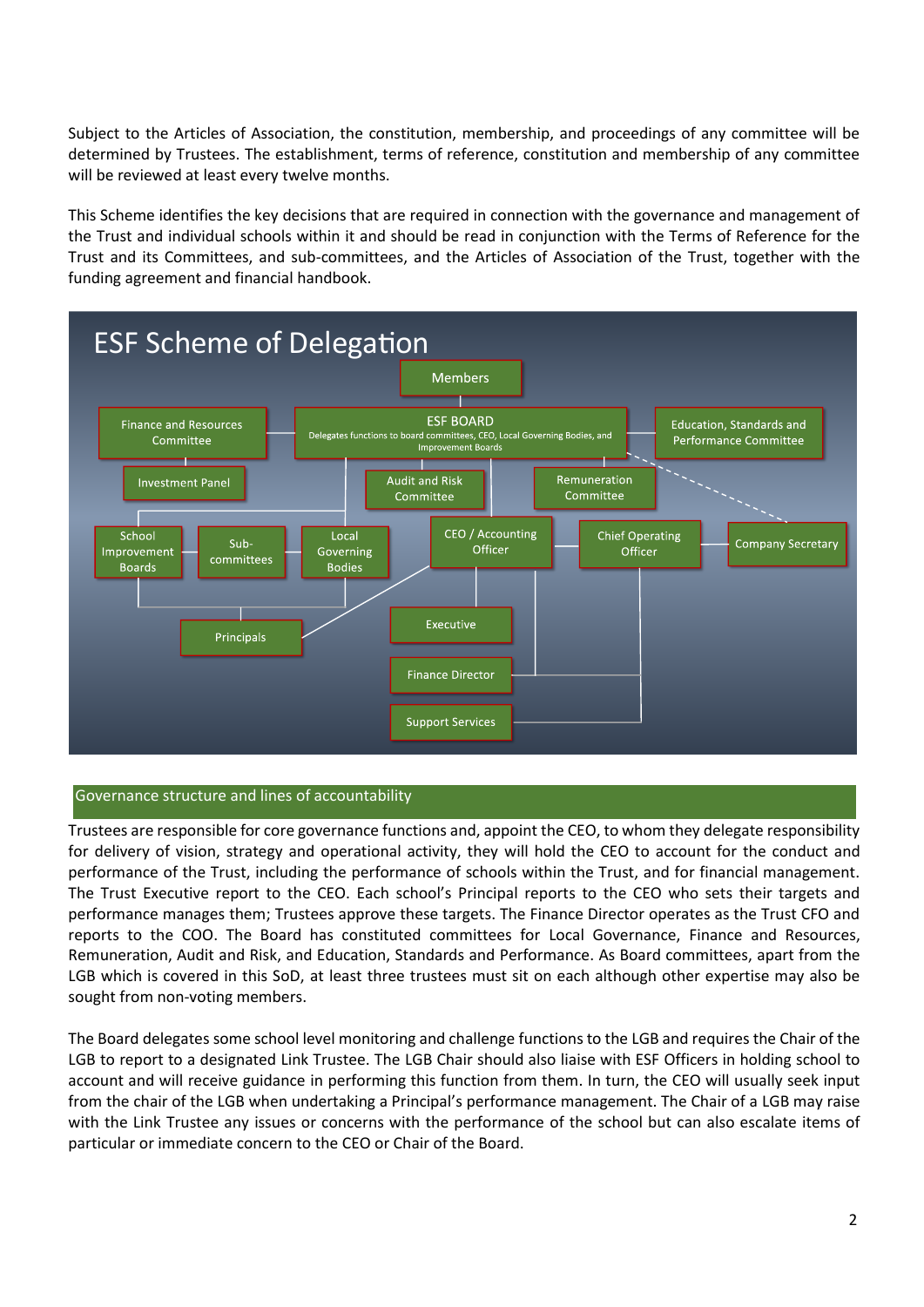#### **The Role of Members**

Members of the Trust are guardians of the governance of the Trust and have a different function to trustees. The articles of association describe how Members are recruited and replaced. Members appoint trustees to ensure that the Trust's charitable object is carried out and must be able to remove trustees if they fail to fulfil this responsibility. Accordingly, the Trust board submits an annual financial report on the performance of the Trust to Members. Members are also responsible for approving any amendments made to the Trust's articles of association. While Members are permitted to be appointed as trustees, to retain a degree of separation of powers between Members and the Trust board, and in line with DfE expectations, less than half of Members should be trustees.

Members are not permitted to be employees of the Trust. Members should not normally be members of the LGBs of Trust Schools to reduce the risk of any potential conflict of financial responsibility.

#### **The Role of the Trustees**

ESF is a charitable company and so Trustees are both charity trustees (within the terms of section 177(1) of the Charities Act 2011) and company directors. Because trustees are bound by both charity and company law, the terms 'trustees' and 'directors' are often used interchangeably. The term trustee is used as it avoids the possible confusion caused when executive leaders are called directors but are neither company directors nor trustees. The Trustees are responsible for the vision and values of the Trust for its reputation, educational performance, and financial compliance. Trustees hold the CEO to account for their leadership and management of the Trust. They are responsible for the general control and management of the administration of the Trust and, in accordance with the provisions set out in the memorandum and articles of association and the Trust's funding agreement, they are legally responsible and accountable for all statutory functions and, for the performance of all schools within the Trust. Trustees must approve a written scheme of delegation of financial powers that maintains robust internal control arrangements, in addition, they must carry out the three core governance functions listed below.

- 1. Ensure clarity of vision, ethos, and strategic direction.
- 2. Hold the Executive to account for the educational performance of the Trust's schools and their students, and the performance management of staff.
- 3. Oversee the financial performance of the Trust and make sure its money is wellspent.

The Board of Trustees will review the governance structure every two years or in the event of a significant change in the organisation.

#### **Chair of Trustees**

The Chair of Trustees should be elected annually by the Board of Trustees. The Chair must not be an employee of the MAT. The Chair or, in the absence of the Chair, the Vice Chair, has the power to carry out the functions of the Trust Board in extreme circumstances where a delay in exercising a function is likely to be seriously detrimental to the interests of the Trust, a student or their parents/carers, or an employee. However, this power does not include matters relating to the alteration or closure of an academy, a change of school category/significant change, approval of budget, discipline policies and admissions.

The Chair or, in the absence of the Chair, the Vice Chair, has the power to carry out the functions of the Trust Board in extreme circumstances where a delay in exercising a function is likely to be seriously detrimental to the interests of the Trust, a student or their parents/carers, or an employee. However, this power does not include matters relating to the alteration or closure of a school, a change of school category/significant change, approval of budget, discipline policies and admissions.

#### **The Role of Board committees**

Trustees will establish committees to carry out some of the governance functions which may include making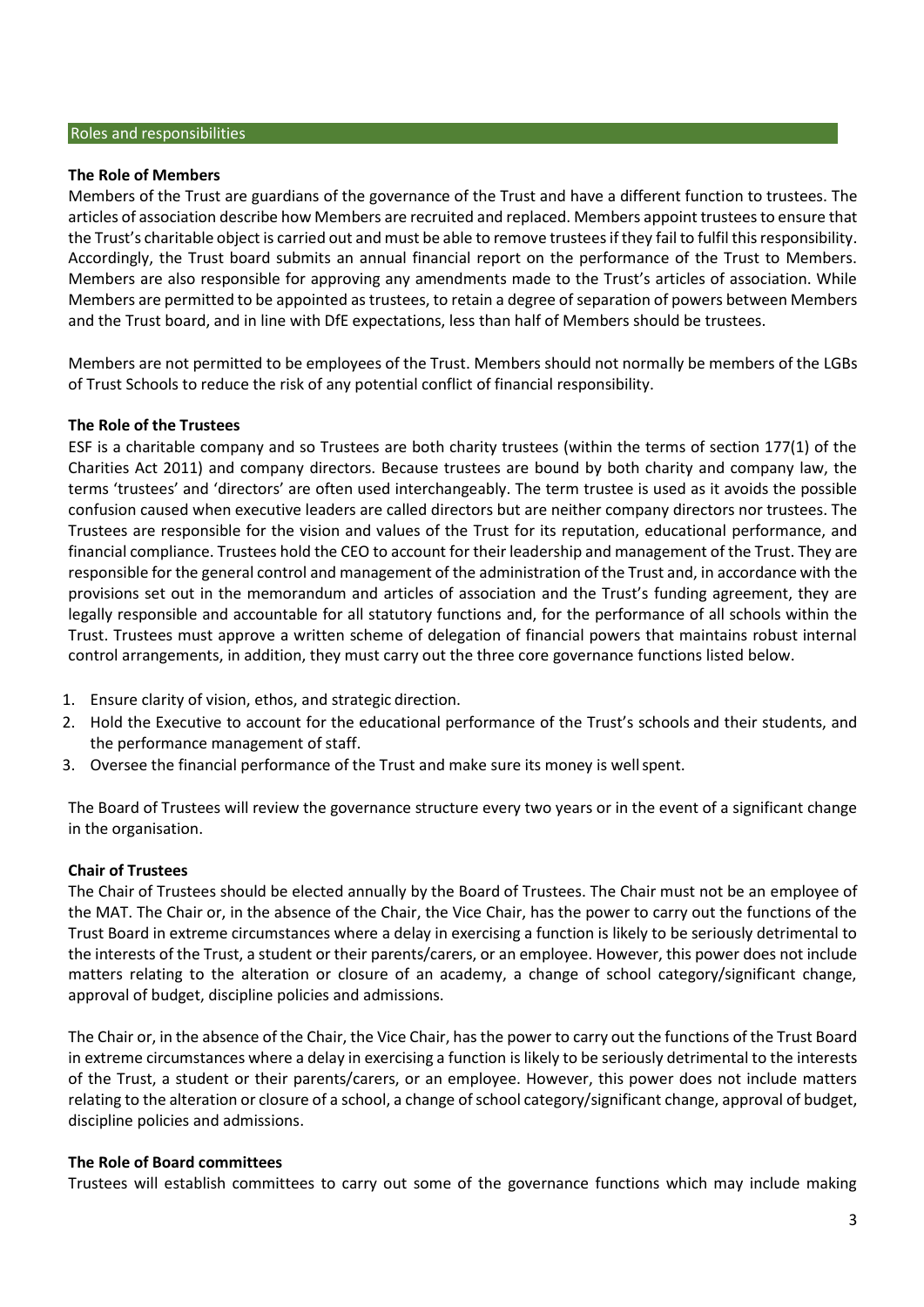decisions, although any decisions made will be deemed decisions of the Trust board. The membership and responsibilities of board committees are set out in committee terms of reference. It is usual for the Trust board to appoint board committee chairs and committee members according to their skills. The Academies Financial Handbook makes it clear that the board of trustees should have a finance committee to which the Trust board delegates financial scrutiny and oversight. In trusts with income above a certain level, there must also be a separate audit and risk committee.

#### **The Role of the Link Trustee**

Link Trustees will work with the LGB of their nominated school to achieve effective communication between Board and LGB. They will normally hear from the Chair of the LGB subsequent to any meeting and receive either a template based report or a verbal summary of the LGBs activity in holding school to account, they will also be in receipt of the meeting minutes. The Link Trustee will report on this conversation to the Board; they will also communicate to the Board or to the Trust CEO/COO any concerns/issues that the LGB may wish to highlight regarding Trust Officer support and may raise issues that the Board seeks to clarify directly with the Chair of the LGB.

# **The Role of the Nominated Safeguarding/SEND Trustee**

The Trust Board has an appointed Trustee who works with ANCHORED SCHOOLS as the Trusts contracted partner with subject expertise to achieve a strategic oversight of safeguarding across Trust schools. The nominated Trustee will also conduct termly safeguarding meetings with school designated safeguarding leads and each school's designated safeguarding and SEND governor are invited. The LGB Clerk will raise issues that arise either in local governing meetings, link governor reports or as reported elsewhere by the school, to the Company Secretary who will inform the Nominated Safeguarding/SEND Trustee following governing body meetings.

# **The Role of the Chief Executive Officer (CEO)**

The CEO has the delegated responsibility for the operation of the Trust including the performance of Trust schools; the CEO will performance manage Principals and the COO. The FD will manage financial matters and ensure value for money, implementing the strategic decision-making of Trustees and will be accountable to the COO in this function, however, the CEO is the accounting officer for the Trust and so retains overall responsibility, even while delivered by the COO and FD, for the operation of the Trust's financial responsibilities and must ensure that the organisation is run with financial effectiveness and stability, avoiding waste and securing value for money. The CEO leads the executive team of the Trust. The CEO delegates strategic management functions to the executive management team, notably, school improvement and, is accountable to the Trust board for the performance of the executive management team. In conjunction with the Executive and principals, the CEO is responsible for leading the Trusts commitment to the vision of Trustees for a Trust of Christian-ethos schools of character for the whole community.

# **The Role of the Chief Operating Officer (COO)**

The COO has delegated responsibility for leading the support service teams of the Trust and working with the Executive and Principals to develop streamlined services that support the Trust's objectives efficiently and effectively. Developing cross Trust consistency across a multi-disciplinary team, driving efficiencies, effective utilisation of data and appropriate financial process and deputising, when required, for, the CEO.

# **The Role of the Chief Financial Officer (CFO)**

The Finance Director of the Trust acts as CFO and has delegated responsibility for leading and directing the financial strategy and operations. The CFO will play an important role in supporting and advising the Trust on all financial matters, as well as acting with professional responsibility to highlight issues and intervene to ensure compliance with financial regulations, proper use of public funds and financial stability of the foundation. Responsible to the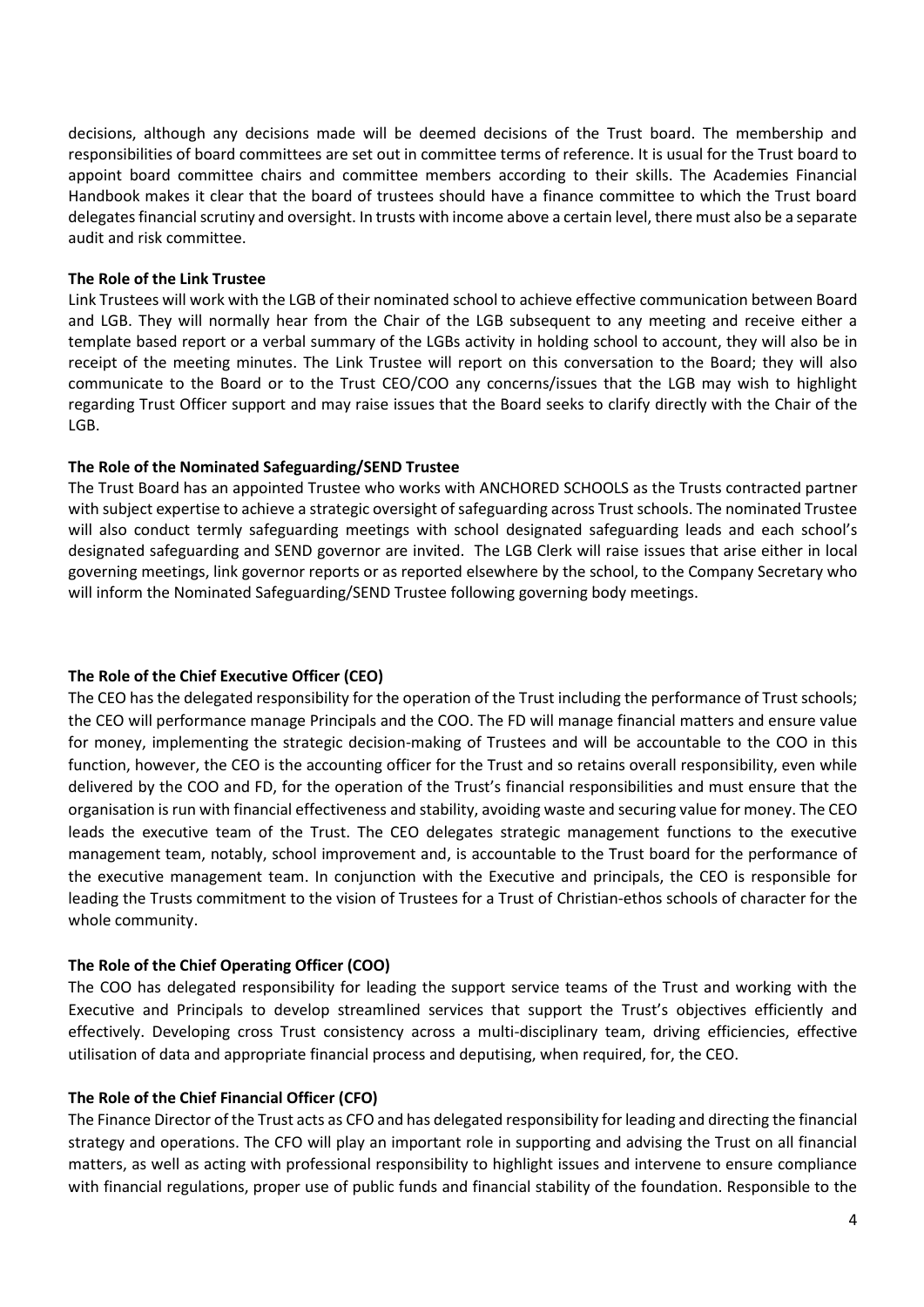COO and reporting also to the CEO but with direct access to Trustees, the CFO will ensure financial matters and value for money are at the heart of operational and strategic decision making, whilst advising the Trust on matters of financial strategy, resource allocation and risk management. The CFO will prepare financial statements and other budgets and forecasts to inform the Trustees about the viability of the business, as well as maintaining financial systems and procedures.

The CFO has operational responsibility for, but not limited to:

- compliance with the Academies Financial Handbook,
- setting delegated authority limited for financial transactions,
- establishing a controls framework including internal audit,
- managing conflicts of interest and related party transactions,
- ensuring compliance with ESFA requirements,
- ensuring adequate insurance cover is in place,
- delivery of monthly management accounts and forecast
- managing the cash position, and
- line managing business managers

#### **The Role of the Executive**

The Executive have delegated responsibility for specific areas of strategic responsibility notably, school improvement and support services. In fulfilling this responsibility, it will develop provision and improve outcomes for young people including, but not limited to, improved academic performance and character development. The Executive supports the CEO to develop strategies that foster and strengthen relationships between ESF schools and the collective capability of the ESF Staff Team. The Executive, along with all Principals, has a responsibility to support the CEO in developing relationships which support the development and potential for growth of the Trust.

#### **The Role of the Local Governing Board**

Trustees will usually establish governing bodies to carry out some school level governance functions and give to the LGB delegated responsibility within parameters set by the Board. Trustees will appoint a Chair for the LGB and work with the School Principal to recruit further membership to the LGB consistent with any statutory requirements and guidance relating to good governance from the DFE. LGBs are responsible for providing challenge and support to a school SLT; Principals have full responsibility for local operational matters and should report regularly and appropriately to the LGB such that it might fulfil its obligation. Operating within agreed policies and metrics, defined by the Trustees, LGBs build an understanding of how a school is led and managed, monitoring school budgets and resource plans, local targets, performance standards and the effectiveness of school strategies. They oversee the school's safeguarding policies and practices with nominated link governors and ensure these policies and practices are effective and compliant with any required legislation or Trust expectation. Monitoring is an important function of the LGB and members monitor that the school is working to Trust policies, meeting targets, and managing finances appropriately. As ESF has a distinct Christian mission and mandate to serve disadvantaged communities LGBs will closely monitor student character development, the quality of teaching and learning, the performance of student cohorts (especially disadvantaged, SEN, HA/MA/LA, data, 6<sup>th</sup> Form, Careers, Health and Safety etc). LGB members will, periodically, engage with students, parents/carers, community, and other stakeholders and may do this through the auspices of the school. A report based on this consultation will be included as part of the wider responsibility of the LGB Chair to report to the Trust through the LGBs nominated Link Trustee.

#### **Improvement Boards**

Where schools or LGBs are of concern to the Trust, to secure improvement and appropriate change, the Trust Board reserves the right to remove any delegated authority from and dismiss a LGB and instate for a time-limited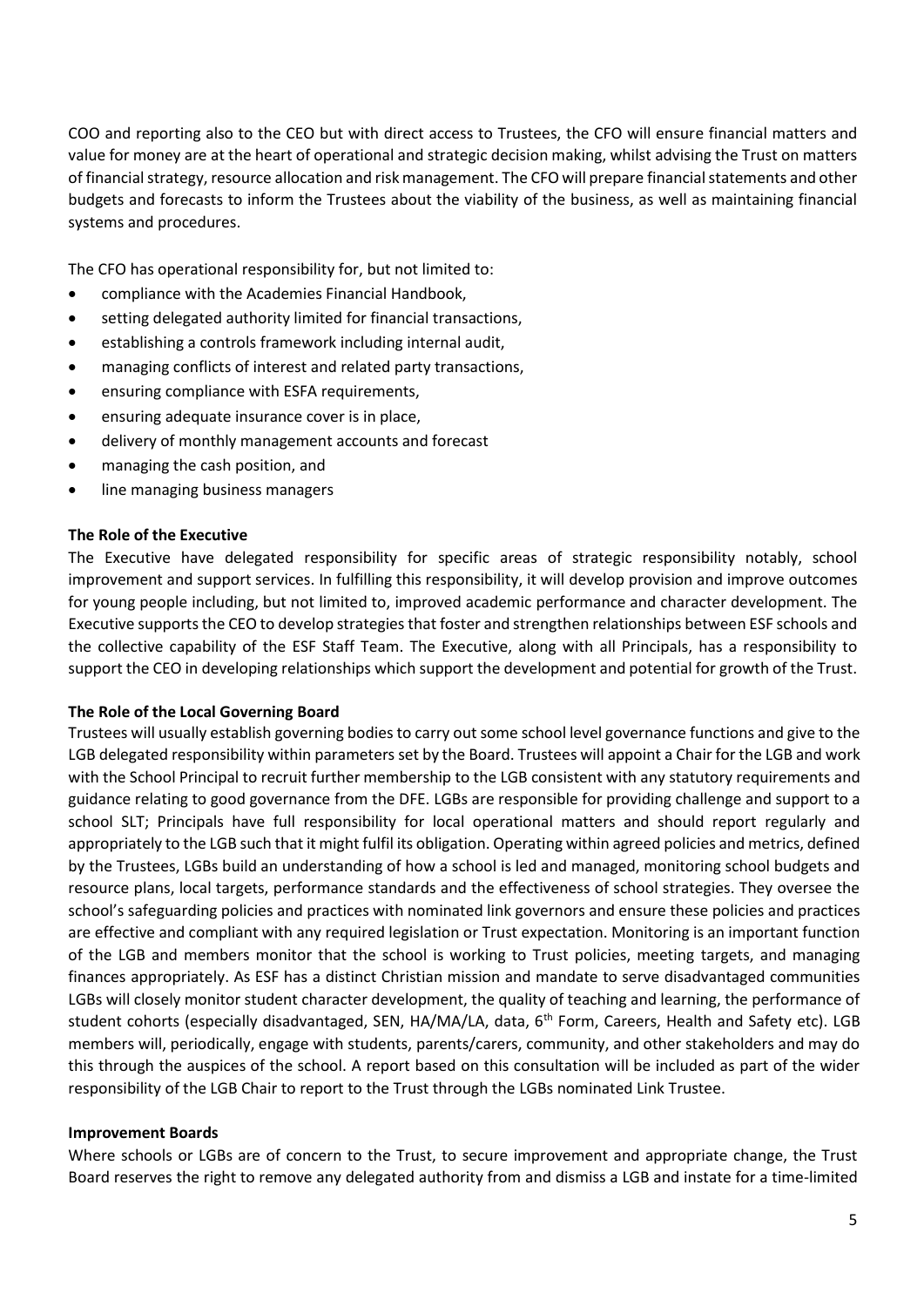period, usually no more than 12 months, earlier if improvement can be recognised, a local Improvement Board. If there is insufficient improvement in a reasonable timescale, the Trust will re-evaluate the effectiveness of the IB and may choose to replace it with an even closer level of local governance scrutiny and operational intervention that will be defined in the Trusts School Improvement Framework.

### **The role of the Chair of the LGB/IB**

The Chair is responsible for oversight of the work of the LGB/IB. They should be in attendance at all meetings of the LGB/IB (with a minimum expectation of 66% (4/6) attendance in a year and that no more than two consecutive meetings should be missed), however in their absence the Vice-Chair would take their place.

Chairs provide support to individual LGB/IB members including new member induction and periodic evaluation and skills audits for all. The Chair should work with Trust Officers and the School to ensure that members are prepared and have the capacity to support and challenge school appropriately in the delivery of their responsibility.

The Chair will work with the Trust governance officer to set an agenda who will liaise, prior to the meeting, with the school Principal regarding reports to be prepared by school that support the agenda. The Chair has responsibility to report following each LGB/IB meeting to the nominated Link Trustee.

The Chair is appointed (and may be removed) by the Trust. The Chair of the LGB/IB is accountable to the Trust and is required to work, on behalf of the Trust, with the Principal and Trust officers in holding an individual school to account. The Linked Trustee and Trust officers will use information collected from LGB/IB Chairs to report any serious issues or risks back to the Trust Board. The Chair will also work with the Link Trustee to challenge the work of the Trust Executive in providing support to the school, ensuring there is accountability for the work of the Trust support services.

Given the close working between the Chair and the Linked Trustee, the Chair will not normally be a Trustee and, where this is the case, a succession plan and timetable for succession will be agreed at the next available meeting of the Trust. Conversely, given that the function of an IB is to provide an increased level of scrutiny and intervention in the governance and operation of a school, the Chair of an IB may be a Trustee and in these circumstances, there will not be a Link Trustee and the Chair of the IB will report directly to the Trust Board.

# **The role of the Link Governor**

A link governor develops an area of 'special interest' in a particular area of the school's work and provides a link between the school and the LGB in that area. They ensure that the systems are in place at the school to address important responsibilities and requirements in their link area, reporting back to the LGB on the strengths and areas for development they observe. The Board asks LGBs to arrange a link governor in the following areas Safeguarding, SEND, Careers Education, Health and Safety. In order to facilitate a deep understanding of the school a LGB may choose to add additional specialisms.

# **The role of the Clerk to the LGB**

The Trust provides to the LGB a clerk that will advise them on the nature of their functions and duties and ensure the governing body operates efficiently and effectively. The Clerk will provide advice and guidance to the LGB on governance, constitutional and procedural matters including, but not limited to:-

- organising meetings of the LGB according to a calendar agreed with the Chair of the LGB
- drafting, with the LGB Chair, an agenda prior (to be distributed 7 days in advance to the full LGB) to each meeting and invite input from the school to that agenda
- supporting the operational delivery of a meeting including making sure the meeting is properly constituted, taking and publishing minutes and other reports
- receiving written notice of the resignation of the Chair/Vice Chairs/Governor,
- receiving written notice that a governor has been disqualified from membership,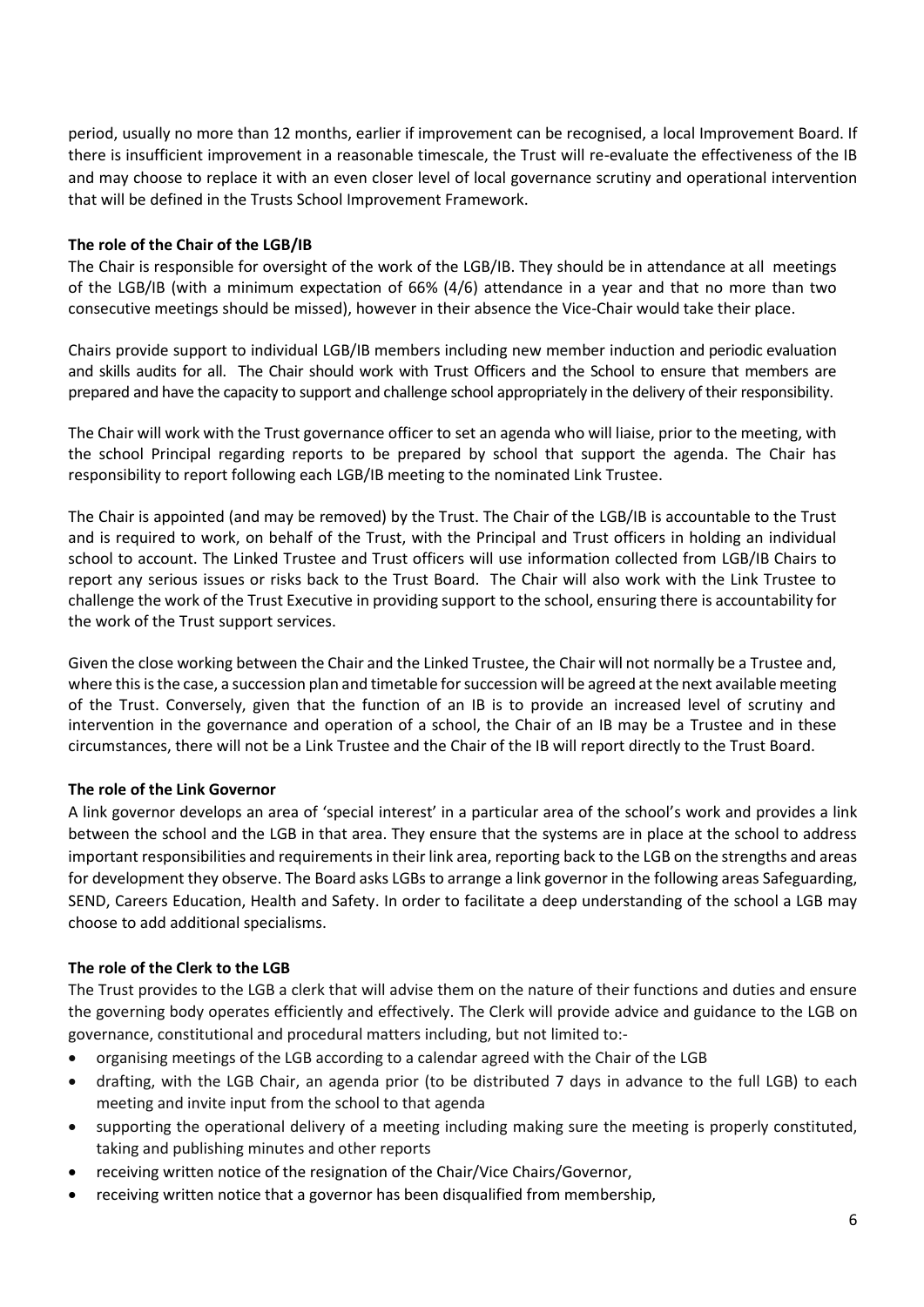- maintaining and making available on request, a register of interests of members,
- working on behalf of the Trust and with the Chair and the Principal to recruit membership to the LGB appropriately

# **The Role of school Principal(s)**

With the Trust the school Principal is responsible for the operational management and strategic leadership of their school. They are line managed by the CEO but report appropriately and regularly to an LGB such that this body is empowered to hold the school and the Principal to account on behalf of Trustees. The Principal is responsible for the educational experience, the learning, the progress, and attainment of all learners within their school. The Principal leads the Christian ethos of the school and the character and academic development of students. The Principal is responsible for the performance management of designated staff and for recruitment to approved vacancies at the school. The Principal is responsible for the operational financial management of the school, working with the FD and the business support team to set and monitor budgets consistent with the requirements of the Trusts Financial Handbook. The Principal is the school's leader and ESF's ambassador to the local community. They are responsible for ensuring positive relations with the community and parents and gaining parental support for and engagement with the school. The Principal is accountable for educational results and the school's OFSTE rating, the well-being of Trust staff based at the school and for external liaison with local stakeholders such as politicians, faith leaders, businesses and charities and will arrange to meet these external stakeholders when appropriate.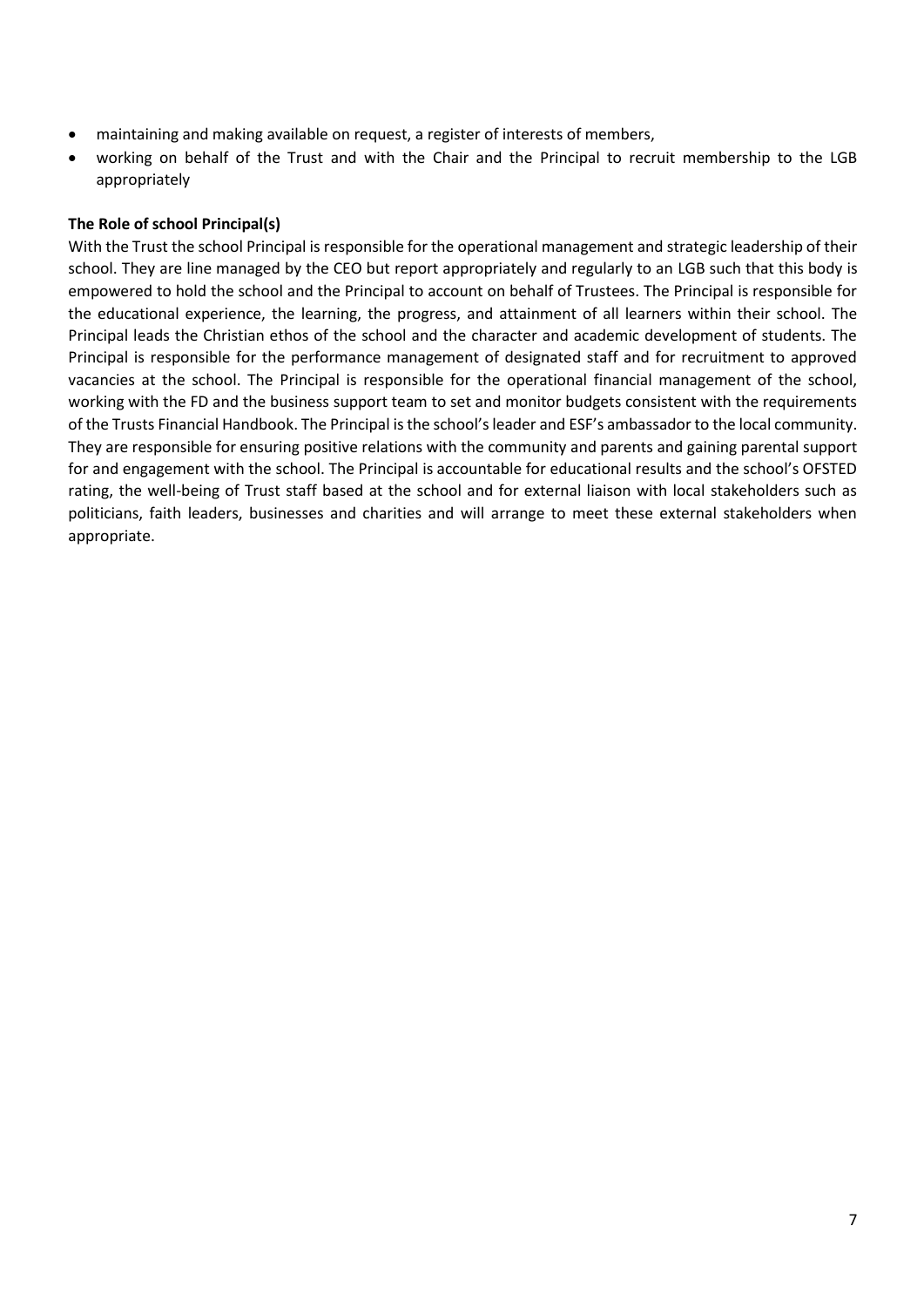| <b>KEY</b>        |   |                                                                      |
|-------------------|---|----------------------------------------------------------------------|
|                   |   |                                                                      |
| <b>Approves</b>   | A | <b>Provides full authorisation</b>                                   |
| <b>Recommends</b> | R | Proposes (e.g. a policy of procedure) for approval                   |
| <b>Implements</b> |   | Puts in place the necessary actions across the Trust, or within      |
|                   |   | individual academies, following approval                             |
| <b>Develops</b>   | D | Supports, and/or consulted during the development of items for       |
|                   |   | <b>Approval</b>                                                      |
| <b>Monitors</b>   | M | Reviews actions taken, the impact of these, in achieving the vision, |
|                   |   | objectives and the statutory requirements of the Trust               |
|                   |   |                                                                      |

# **LGB Summary of Key Responsibilities**

| <b>Area / Focus</b> | <b>Description</b>                                              | <b>Key Responsibility</b>       |
|---------------------|-----------------------------------------------------------------|---------------------------------|
| People              | LGB membership                                                  | Develop, Recommend, Implement   |
|                     | Committee membership                                            | Develop                         |
|                     | Succession: plan of LGB Chair                                   | Develop/Implement               |
|                     | Performance management of school Principal                      | Recommend                       |
|                     | School Principal/Head of School Appraisal by CEO                | Develop                         |
|                     | Staff appraisal procedure and pay progression                   | Monitor, Recommend              |
|                     | Benchmarking and school value for money                         | Monitor                         |
| Systems and         | Governance Committee structure                                  | Implement                       |
| structures          | Trust's scheme of financial delegation                          | Implement                       |
|                     | LGB Skills audit and follow up                                  | Implement, Develop              |
|                     | Annual self-review of committees                                | Implement, monitor              |
|                     | LGB Chair's performance data collection                         | Implement                       |
|                     | Annual schedule of business for LGB                             | Development, Implement, Action, |
|                     | Review pupil premium and sports premium                         | Action, Implement               |
|                     | Agree reporting/monitor progress of school priorities (SDP/SEF) | Action, Implement               |
| Reporting           | Compliance of schools' websites                                 | Monitor                         |
|                     | Annual report on the work of the school LGB/IB                  | Develop, action, monitor        |
| Strategic, vision   | Knowledge of Trust policies                                     | Monitor. Implement              |
| and                 | Regarding delegated school policies e.g., admissions; SEND;     | Monitor, action                 |
| development         | safeguarding, child protection; curriculum; behaviour           |                                 |
|                     | Dealing with admissions and appeals                             | Monitor, action                 |
|                     | Dealing with complaints under the Trust Complaints Policy       | Monitor, action                 |
|                     | Management of risk                                              | Monitor, action                 |
|                     | Engagement of stakeholders                                      | Monitor, action                 |
|                     | Schools vision and strategy                                     | Monitor                         |
|                     | School Principal: appoint and dismiss*                          | Recommend                       |
|                     | <b>Budget</b>                                                   | Monitor                         |
|                     | School staffing structure                                       | Monitor, develop                |
| Curriculum and      | Auditing and reporting arrangements (e.g., safeguarding etc)    | Monitor                         |
| Standards           | Curriculum intent                                               | Monitor, action                 |
|                     | British Values are embedded                                     | Monitor, action                 |
|                     | Safeguarding procedures are embedded                            | Monitor, action                 |
|                     | Reporting progress on key priorities                            | Monitor                         |
|                     | LGB overall performance monitoring                              | Implement                       |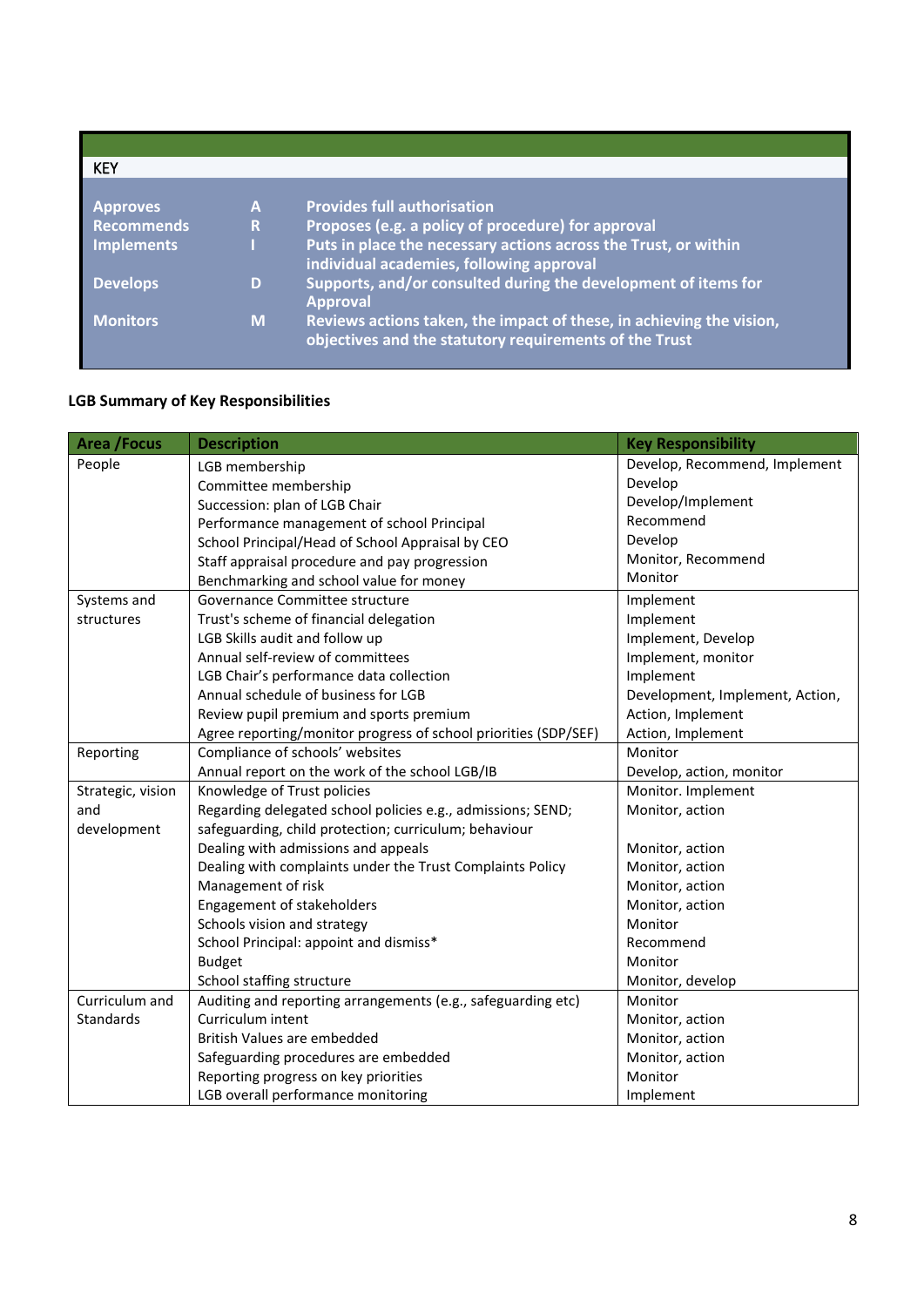|                    |                                                                                         |              |                |                                             | Delegation                                         |                                                               |       |              |            |                               |                    |                      |                     |
|--------------------|-----------------------------------------------------------------------------------------|--------------|----------------|---------------------------------------------|----------------------------------------------------|---------------------------------------------------------------|-------|--------------|------------|-------------------------------|--------------------|----------------------|---------------------|
| Area               | Decision                                                                                | Members      | Trust<br>Board | <b>Trust Audit</b><br>and Risk<br>Committee | <b>Trust Finance</b><br>and Resources<br>Committee | Trust<br>Education<br>Standards &<br>Performance<br>Committee | RemCo | CEO/<br>COO  | <b>CFO</b> | School<br>Improvement<br>Lead | Chair of<br>LGB/IB | Governing<br>Body/IB | School<br>Principal |
|                    |                                                                                         |              |                |                                             |                                                    | Governance framework                                          |       |              |            |                               |                    |                      |                     |
|                    | Members: Appoint/Remove                                                                 | A            | R/I            |                                             |                                                    |                                                               |       |              |            |                               |                    |                      |                     |
|                    | Trustees: Appoint/Remove                                                                | $\mathsf{A}$ | R/I            |                                             |                                                    |                                                               |       |              |            |                               |                    |                      |                     |
|                    | Role descriptions for members                                                           | $\mathsf{A}$ |                |                                             |                                                    |                                                               |       |              |            |                               |                    |                      |                     |
|                    | Role descriptions for Trustees/<br>chair/specific roles/committee<br>members: agree     |              | A/I            |                                             |                                                    |                                                               |       | R            |            |                               |                    |                      |                     |
|                    | Trust Committee member:<br>selected                                                     |              | A/I            |                                             |                                                    |                                                               |       |              |            |                               |                    |                      |                     |
| People<br>(Appoint | Board committee chairs:<br>appoint and remove                                           |              | A/I            |                                             | ${\sf R}$                                          | ${\sf R}$                                                     |       |              |            |                               |                    |                      |                     |
| and<br>Remove)     | LGB and IB chairs:<br>appoint and remove                                                |              | A/I            |                                             |                                                    |                                                               |       | R            |            |                               |                    |                      |                     |
|                    | LGB and IB members:<br>appoint and remove                                               |              | $\mathsf{A}$   |                                             |                                                    |                                                               |       | R            |            |                               | R/D                |                      | D                   |
|                    | Company Secretary to board:<br>appoint and remove                                       |              | A              |                                             |                                                    |                                                               |       | $\mathsf{R}$ | R/I        |                               |                    |                      |                     |
|                    | Clerk to LGB/committees:<br>appoint and remove                                          |              | A              |                                             |                                                    |                                                               |       | $\mathsf{R}$ | R/I        |                               | D                  | D.                   |                     |
|                    | Delivery of DBS and S128<br>checks for all appointments,<br>volunteers, and contractors |              |                | A/I/M                                       |                                                    |                                                               |       |              |            |                               |                    | M                    | A/I                 |
|                    | Members of school disciplinary<br>panels for students: appoint                          |              |                |                                             |                                                    |                                                               |       |              |            |                               | $\overline{A}$     | R                    |                     |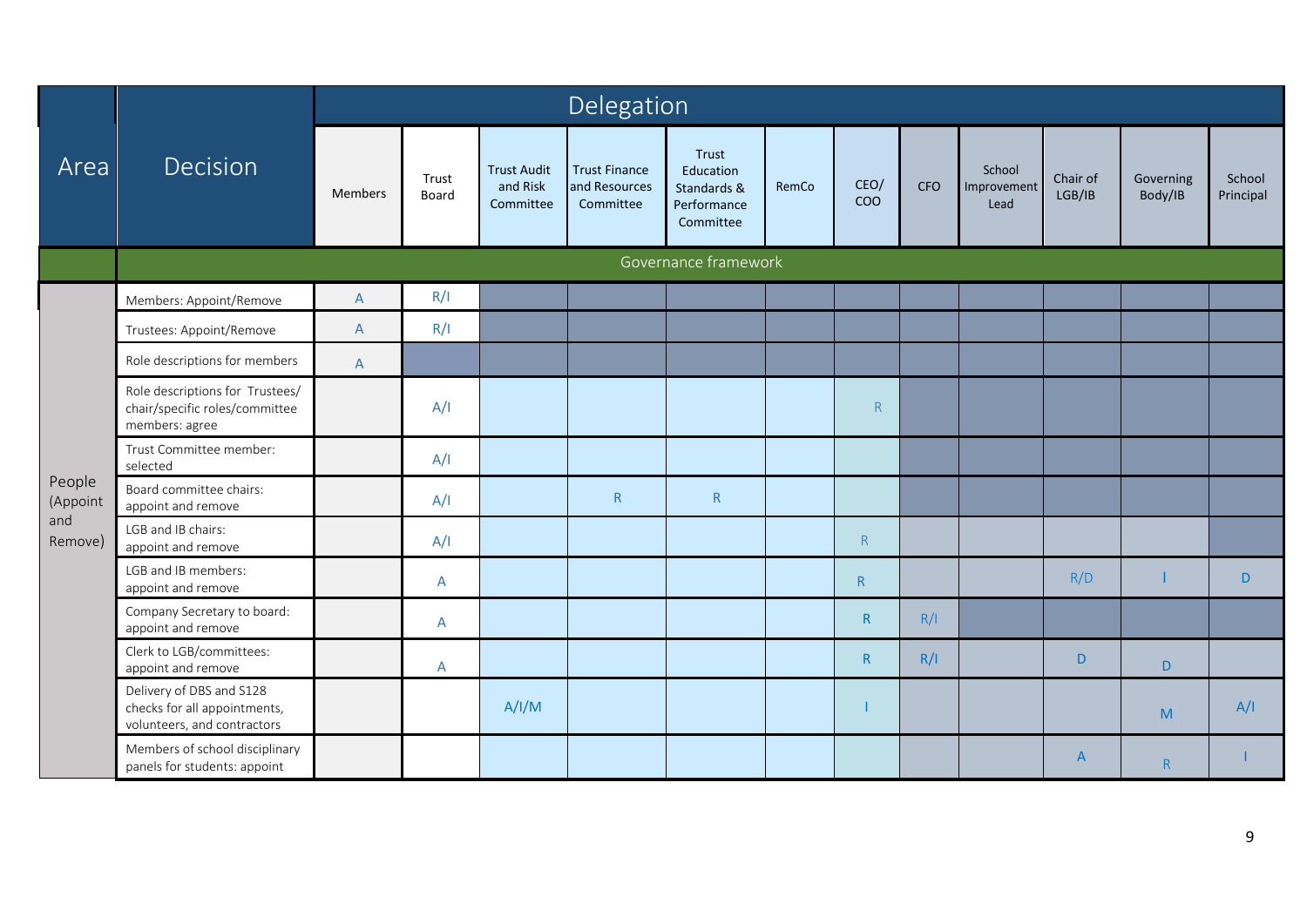|                |                                                                                          |                |                |                                             | Delegation                                     |                                                                 |       |                    |            |                               |                    |                            |                     |
|----------------|------------------------------------------------------------------------------------------|----------------|----------------|---------------------------------------------|------------------------------------------------|-----------------------------------------------------------------|-------|--------------------|------------|-------------------------------|--------------------|----------------------------|---------------------|
| Area           | Decision                                                                                 | <b>Members</b> | Trust<br>Board | <b>Trust Audit</b><br>and Risk<br>Committee | Trust<br>Finance and<br>Resources<br>Committee | Trust<br>Education<br>Standards and<br>Performance<br>Committee | RemCo | CEO/<br><b>COO</b> | <b>CFO</b> | School<br>Improvement<br>Lead | Chair of<br>LGB/IB | Governing<br>Body (LGB)/IB | School<br>Principal |
|                | Articles of association:<br>review/agree                                                 | $\overline{A}$ | R/M/I          |                                             |                                                |                                                                 |       | D.                 |            |                               |                    |                            |                     |
|                | SoD, Governance structure<br>(committees) for the Trust:<br>establish/review annually    |                | A/M/I          |                                             |                                                |                                                                 |       | D/R/I/<br>M        |            |                               |                    |                            |                     |
| Systems<br>and | Trust's scheme of financial<br>delegation: establish/review                              |                | $\overline{A}$ |                                             | M/R                                            |                                                                 |       | D/R/M              | D/R        |                               |                    |                            |                     |
|                | Review and adopt terms of<br>reference for board committees:<br>agree annually           |                | A/M/I          |                                             |                                                |                                                                 |       | D/R/M              |            |                               |                    |                            |                     |
|                | Review/adopt terms of reference<br>for LGB/IB and other committees:<br>agree annually    |                | $\mathsf{A}$   |                                             |                                                |                                                                 |       | D/R/M              |            |                               |                    |                            |                     |
| structures     | LGB/IB Skills audit: complete/<br>recruit to fill gaps/ address<br>training requirements |                | M              |                                             |                                                |                                                                 |       | M/R/               |            |                               |                    | I/D                        |                     |
|                | Annual self-review of Trust<br>board and committees: bi-<br>annually                     |                |                |                                             |                                                |                                                                 |       | M/R                |            |                               |                    |                            |                     |
|                | Annual self-review of sub-<br>committees: bi-annually                                    |                |                |                                             |                                                |                                                                 |       |                    |            |                               |                    | I/M                        |                     |
|                | Chair's performance: carry out 360<br>review periodically                                |                |                |                                             |                                                |                                                                 |       | M/R/D              |            |                               |                    |                            |                     |
|                | Trustee / committee member<br>contribution: review bi-annually                           |                | I/A            | M                                           | M                                              | M                                                               | M     |                    |            |                               |                    |                            |                     |
|                | Succession: plan of LGB Chair                                                            |                | A              |                                             |                                                |                                                                 |       | D/R                |            |                               |                    | D/I                        | D.                  |
|                | Succession: plan of Trust Chair                                                          | M/A            |                |                                             |                                                |                                                                 |       | D/R                |            |                               |                    |                            |                     |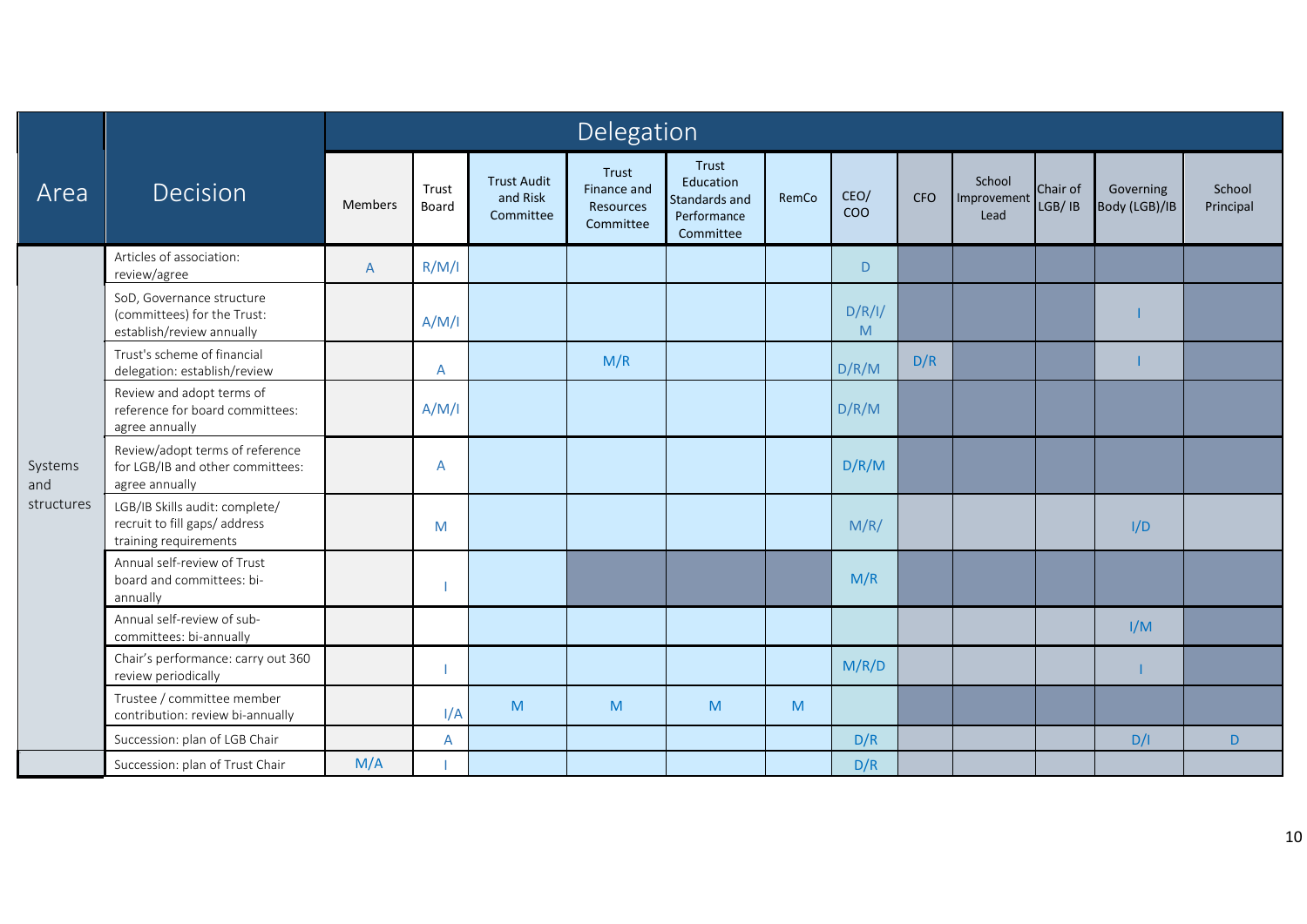|           |                                                                                                                                                                |         |                    |                                             | Delegation                                     |                                                                 |       |         |            |                               |                       |                                |                     |
|-----------|----------------------------------------------------------------------------------------------------------------------------------------------------------------|---------|--------------------|---------------------------------------------|------------------------------------------------|-----------------------------------------------------------------|-------|---------|------------|-------------------------------|-----------------------|--------------------------------|---------------------|
| Area      | Decision                                                                                                                                                       | Members | <b>Trust Board</b> | <b>Trust Audit</b><br>and Risk<br>Committee | Trust<br>Finance and<br>Resources<br>Committee | Trust<br>Education<br>Standards and<br>Performance<br>Committee | RemCo | CEO/COO | <b>CFO</b> | School<br>Improvement<br>Lead | Chair<br>of<br>LGB/IB | Governing<br>Body (LGB)<br>/IB | School<br>Principal |
|           | Annual schedule of business<br>for Trust board: agree                                                                                                          |         | A/I                | M/I                                         | M/I                                            | M/I                                                             |       | D/R/M   |            |                               |                       |                                |                     |
|           | Annual schedule of business<br>for LGB/IB/sub- committees:<br>agree                                                                                            |         |                    |                                             |                                                |                                                                 |       | R       |            | $\mathsf{R}$                  | $\mathsf{R}$          | D/A/I/M                        | $\mathsf{R}$        |
|           | Review pupil premium and<br>sports premium strategies<br>and impact                                                                                            |         |                    |                                             |                                                |                                                                 |       | M       |            | $\mathsf{D}$                  |                       | A/I                            | D/R                 |
|           | Agree Trustee monitoring<br>processes and designated<br>Trustee roles                                                                                          |         | A/I                |                                             |                                                |                                                                 |       | M/R     |            |                               |                       |                                |                     |
|           | Agree reporting arrangements<br>for, and monitor progress<br>against, school priorities<br>(including school<br>Development Plans/ School<br>Evaluation Forms) |         |                    |                                             |                                                |                                                                 |       | M/R     |            | D/R                           |                       | A/I                            | D/R                 |
|           |                                                                                                                                                                |         |                    |                                             |                                                | Compliance and Reporting                                        |       |         |            |                               |                       |                                |                     |
|           | Publication on Trust and<br>schools' websites of all<br>required details on<br>governance<br>arrangements: ensure<br>compliance with legal<br>requirements     |         | M                  |                                             |                                                |                                                                 |       | A/M/R   |            | M                             |                       | M                              | I/D                 |
| Reporting | Annual report on<br>performance of the Trust:<br>submit to members and<br>publish                                                                              |         | A                  |                                             |                                                |                                                                 |       | D/R/M   | D/R        | $\mathsf D$                   |                       |                                |                     |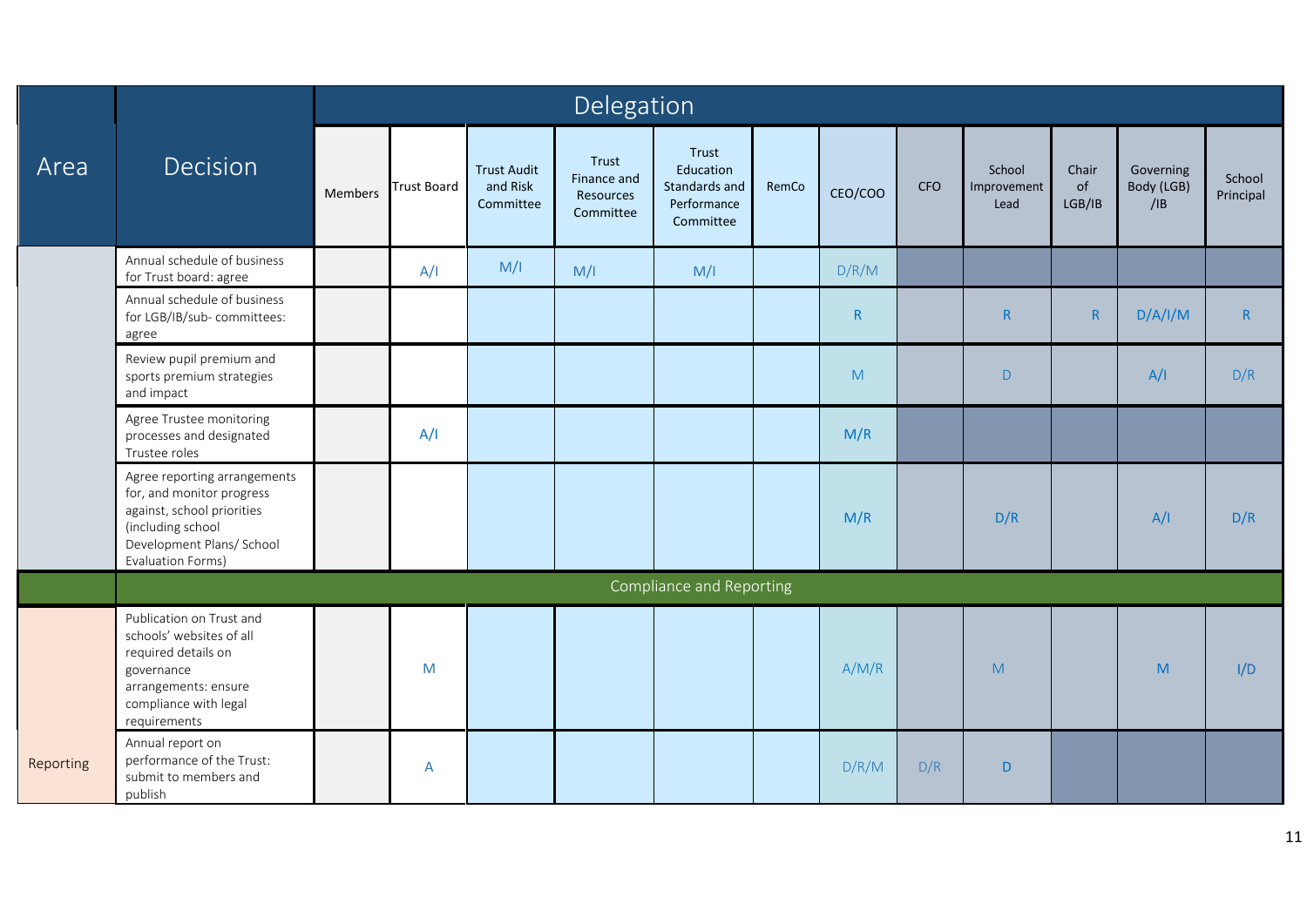|                           | Annual report and accounts<br>including accounting policies,<br>signed statement on regularity,<br>propriety, and compliance,<br>incorporating governance<br>statement demonstrating value<br>for money: submit<br>Annual review/update of<br>Scheme of delegation                                                                                                                                                      | M<br>A/I | A   | M<br>M/R/I/D | M<br>D/R | D/R                    | D/R/I | D/R |     |   |       |     |
|---------------------------|-------------------------------------------------------------------------------------------------------------------------------------------------------------------------------------------------------------------------------------------------------------------------------------------------------------------------------------------------------------------------------------------------------------------------|----------|-----|--------------|----------|------------------------|-------|-----|-----|---|-------|-----|
|                           | Annual report work of school<br>LGB/IB: submit to Trust and<br>publish                                                                                                                                                                                                                                                                                                                                                  |          | M   |              |          |                        | M     |     |     | R | A/M/D |     |
|                           |                                                                                                                                                                                                                                                                                                                                                                                                                         |          |     |              |          | <b>Being Strategic</b> |       |     |     |   |       |     |
| Being<br>Strategic        | Determine Trust wide policies<br>which reflect the Trust's ethos<br>and values (facilitating<br>discussions with unions where<br>appropriate) including:<br>admissions; charging and<br>remissions; complaints;<br>expenses; health and safety,<br>premises management; data<br>protection and FOI; equalities<br>legislation, staffing policies<br>including capability, discipline,<br>conduct and grievance: approve |          | A/I | M/I          | M/I      | M/I                    | D/R   |     | D   |   | M/I   |     |
| Vision and<br>Development | Determine school level policies<br>which reflect the school's ethos<br>and values to include e.g.<br>admissions; SEND; safeguarding<br>and child protection,<br>appointment of DSLs;<br>curriculum; RSE, sex and health,<br>collective worship, behaviour:<br>approve                                                                                                                                                   |          |     |              |          |                        | M/R   |     | M/R |   | A/M   | D/I |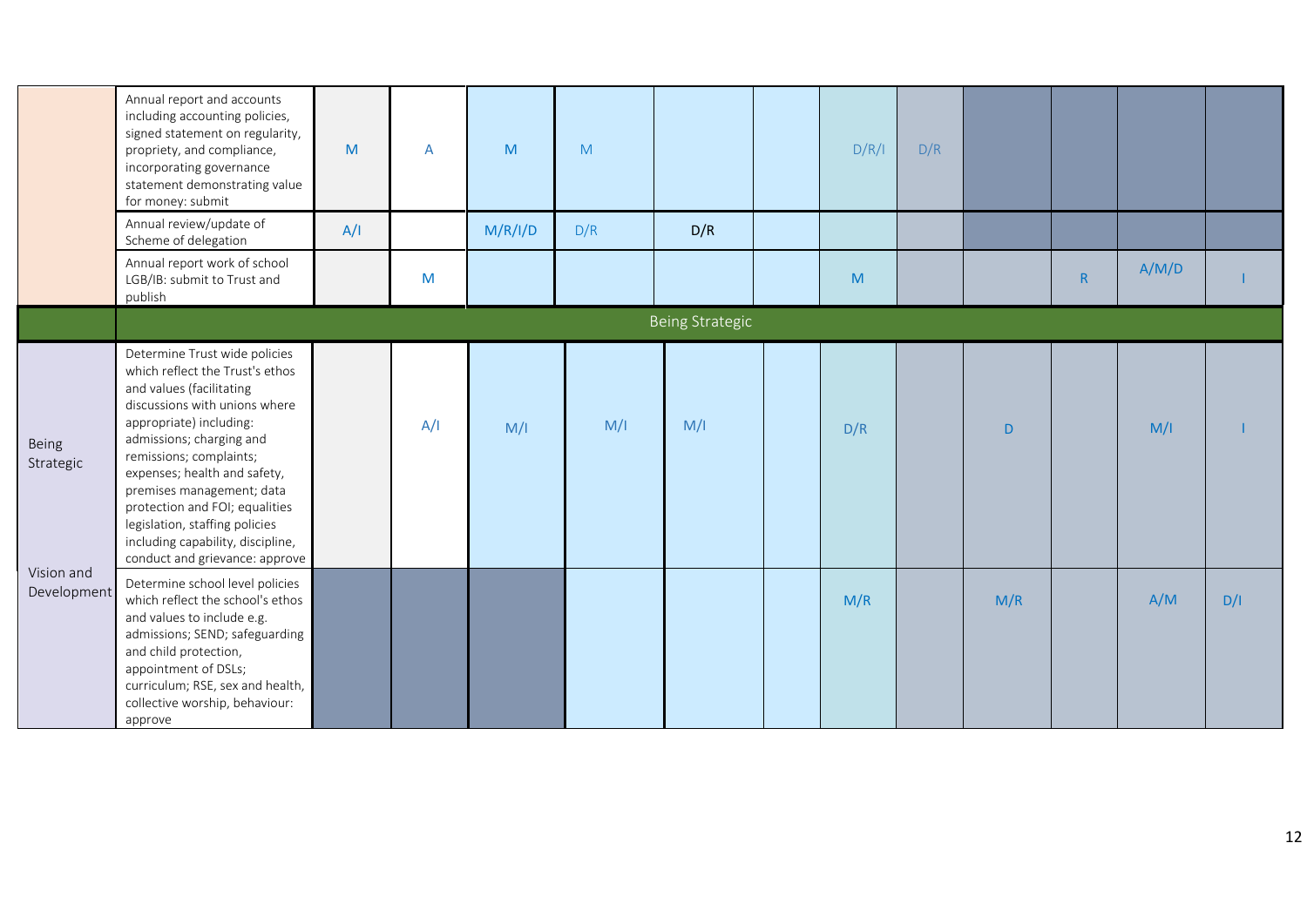|                           |                                                                                                                                                     |                |                |                                             | Delegation                                     |                                                                                                            |       |              |            |                               |                       |                               |                     |
|---------------------------|-----------------------------------------------------------------------------------------------------------------------------------------------------|----------------|----------------|---------------------------------------------|------------------------------------------------|------------------------------------------------------------------------------------------------------------|-------|--------------|------------|-------------------------------|-----------------------|-------------------------------|---------------------|
| Area                      | Decision                                                                                                                                            | <b>Members</b> | Trust<br>Board | <b>Trust Audit</b><br>and Risk<br>Committee | Trust<br>Finance and<br>Resources<br>Committee | Trust<br>Education<br>Standards and<br>Performance<br>Committee                                            | RemCo | CEO/<br>COO  | <b>CFO</b> | School<br>Improvement<br>Lead | Chair<br>of<br>LGB/IB | Governing<br>Body<br>(LGB)/IB | School<br>Principal |
|                           | Management, delivery,<br>compliance of<br>admissions & appeals                                                                                      |                |                |                                             |                                                |                                                                                                            |       |              |            |                               |                       | M/A                           | I/D/R               |
|                           | Compliance<br>with/management of<br>complaints falling within<br>Complaints Policy                                                                  |                |                |                                             |                                                |                                                                                                            |       | M/R/I        |            |                               |                       | M/A                           | I/D                 |
|                           | Establish and monitor<br>growth plan                                                                                                                |                | $\mathsf{A}$   |                                             |                                                |                                                                                                            |       | D/M/R        | D/M/I      | D                             |                       |                               |                     |
|                           | Approves admission of new<br>schools to the Trust                                                                                                   | M              | A              |                                             |                                                |                                                                                                            |       | D/M/I/R      | D/M/I      | D/M/I                         |                       |                               |                     |
|                           | Central spend: agree                                                                                                                                |                | A              |                                             | R/D/M                                          | R/D/M                                                                                                      |       | D/R/I        | D/R/I      | D/R                           |                       |                               |                     |
| <b>Being</b>              | School capital spend over<br>£25k                                                                                                                   |                |                |                                             | $\mathsf{A}$                                   |                                                                                                            |       |              |            |                               |                       | M/R                           | D/I                 |
| Strategic                 | Application for grant<br>funding                                                                                                                    |                |                |                                             |                                                |                                                                                                            |       | $\mathsf{A}$ | R          |                               |                       | M/R                           | D/I                 |
| Vision and<br>Development | Management of risk: establish<br>register, review, and monitor                                                                                      |                | A/M            | R/M                                         |                                                | R/M                                                                                                        |       | D/M/I<br>/R  | D/M/       | D                             |                       | A/M                           | D/I                 |
|                           | Engagement: stakeholders                                                                                                                            |                | A              | M                                           | M                                              | $\mathsf{M}% _{T}=\mathsf{M}_{T}\!\left( a,b\right) ,\ \mathsf{M}_{T}=\mathsf{M}_{T}\!\left( a,b\right) ,$ |       | D/M/R        |            | D                             | M                     | M                             | M/I                 |
|                           | Facility hire - agreement and<br>management                                                                                                         |                |                |                                             |                                                |                                                                                                            |       |              |            | D/M                           |                       | M/A                           | D/I/R               |
|                           | Trust's vision/strategy,<br>agreeing key priorities and<br>KPIs against which progress<br>towards achieving vision<br>can be measured:<br>determine |                | A/M            |                                             |                                                |                                                                                                            |       | D/I/R        | D/I        | D/I                           |                       |                               |                     |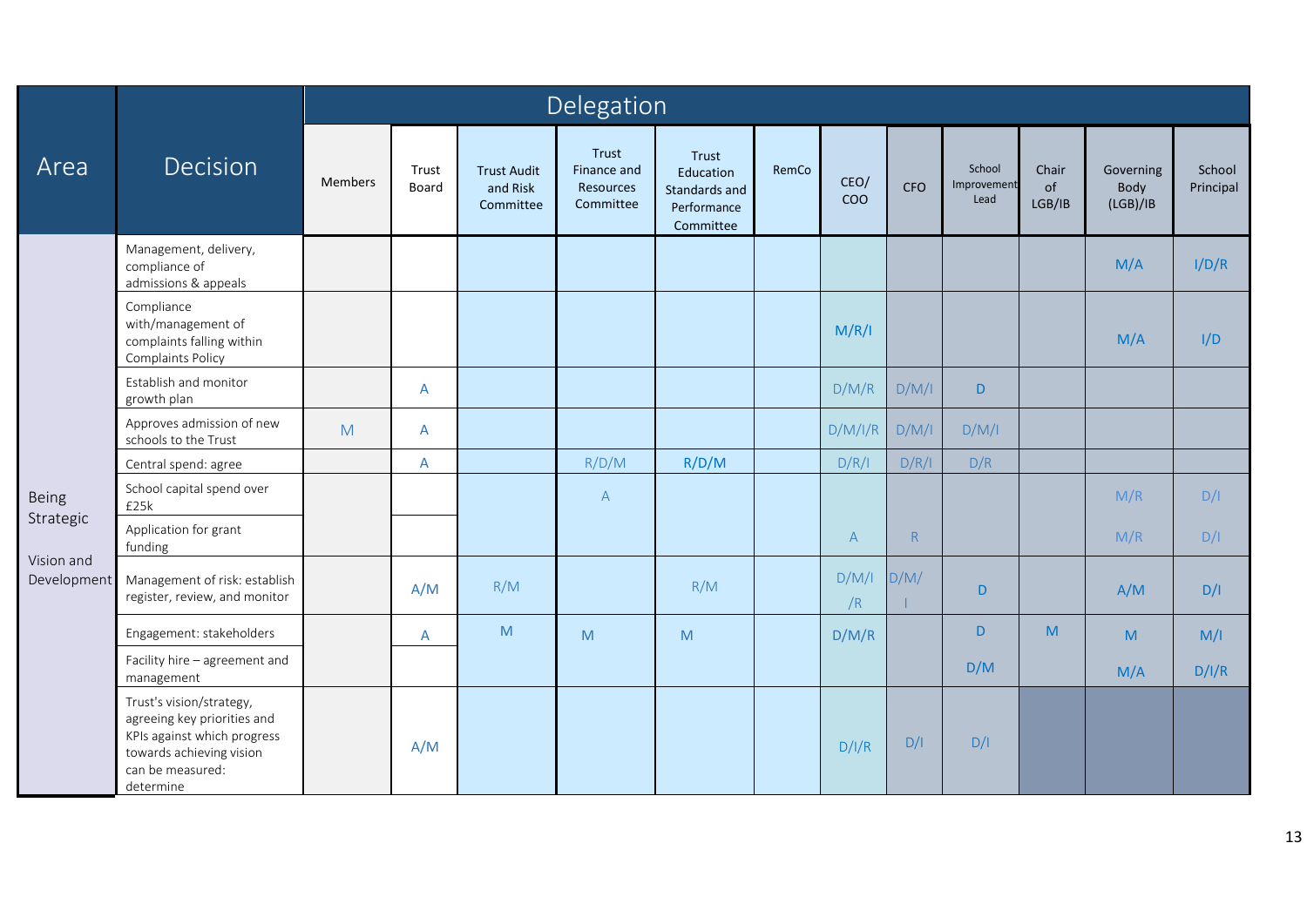| School vision/strategy,     |  |   |   |     |     |     |   |       |
|-----------------------------|--|---|---|-----|-----|-----|---|-------|
| agreeing key priorities and |  | . | . | D/R | D/I | D/I | . | D/I/R |
| KPIs against which progress |  |   |   |     |     |     |   |       |

|      |                                                                                                                |         |                |                                             | Delegation                                     |                                                                 |       |                    |                |                               |                        |                                |                     |
|------|----------------------------------------------------------------------------------------------------------------|---------|----------------|---------------------------------------------|------------------------------------------------|-----------------------------------------------------------------|-------|--------------------|----------------|-------------------------------|------------------------|--------------------------------|---------------------|
| Area | <b>Decision</b>                                                                                                | Members | Trust<br>Board | <b>Trust Audit</b><br>and Risk<br>Committee | Trust<br>Finance and<br>Resources<br>Committee | Trust<br>Education<br>Standards and<br>Performance<br>Committee | RemCo | CEO/<br><b>COO</b> | <b>CFO</b>     | School<br>Improvement<br>Lead | Chair<br>of LGB<br>/IB | Governing<br>Body (LGB)<br>/IB | School<br>Principal |
|      | towards achieving the vision<br>can be measured: determine                                                     |         |                |                                             |                                                |                                                                 |       |                    |                |                               |                        |                                |                     |
|      | Chief Executive Officer:<br>appoint and dismiss                                                                |         | A/I            |                                             |                                                |                                                                 |       |                    |                |                               |                        |                                |                     |
|      | School Principal: appoint and<br>dismiss*                                                                      |         | A              |                                             |                                                |                                                                 |       | R/M/I              |                | ${\sf R}$                     |                        | R                              |                     |
|      | Vice Principal/Head of<br>School/Other senior<br>leadership positions-<br>Appoint/Select:                      |         |                |                                             |                                                |                                                                 |       | A/M                |                |                               | R                      |                                | I/R/D               |
|      | Applying an OR to any post<br>(leadership or not) requires<br>the approval of the CEO prior<br>to advertising. |         |                |                                             |                                                |                                                                 |       |                    |                |                               |                        |                                |                     |
|      | Budget plan to support<br>delivery of Trust key<br>priorities: agree                                           |         | A              |                                             | R/M                                            | $\mathsf{R}$                                                    |       | D/M/R              | D/M/I          | D/R                           |                        |                                | D                   |
|      | Budget plan to support line<br>items designated by the CFO                                                     |         | $\mathsf{A}$   |                                             | R/M                                            |                                                                 |       | D/M/R              | D/M/I/R        |                               |                        | M                              | D                   |
|      | Budget plan to support<br>delivery of school key<br>priorities: agree                                          |         |                |                                             |                                                |                                                                 |       | M/R                | $\overline{A}$ | M/R                           |                        | M                              | D/I                 |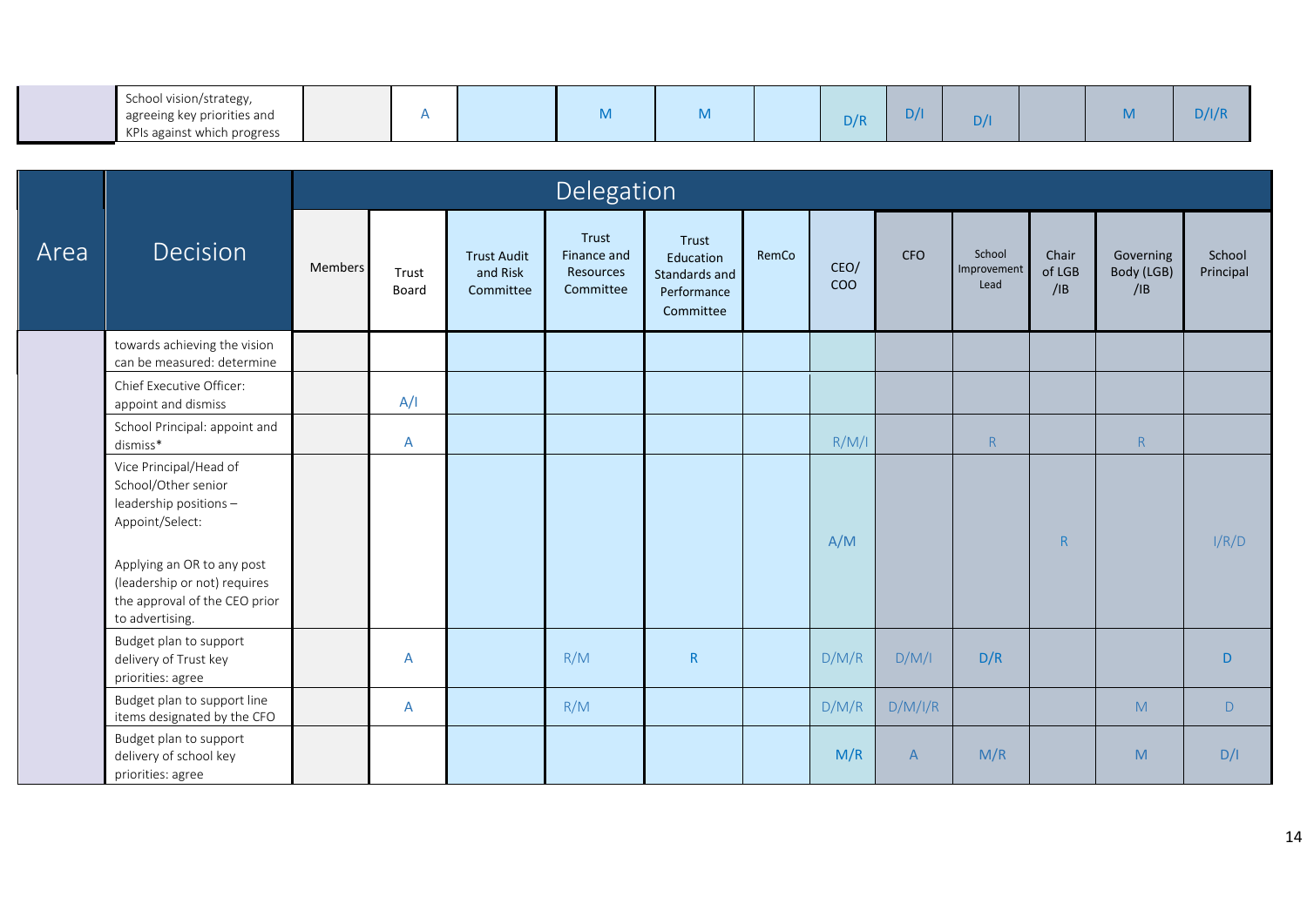|                                |                                                                                                                                         |                |                |                                             | Delegation                                     |                                                                 |       |                      |       |                               |                        |                                |                     |
|--------------------------------|-----------------------------------------------------------------------------------------------------------------------------------------|----------------|----------------|---------------------------------------------|------------------------------------------------|-----------------------------------------------------------------|-------|----------------------|-------|-------------------------------|------------------------|--------------------------------|---------------------|
| Area                           | Decision                                                                                                                                | <b>Members</b> | Trust<br>Board | <b>Trust Audit</b><br>and Risk<br>Committee | Trust<br>Finance and<br>Resources<br>Committee | Trust<br>Education<br>Standards and<br>Performance<br>Committee | RemCo | CEO/<br>COO          | CFO   | School<br>Improvement<br>Lead | Chair<br>of LGB<br>/IB | Governing<br>Body (LGB)<br>/IB | School<br>Principal |
|                                | Trust's staffing<br>structure: agree*                                                                                                   |                | A              |                                             | R/M                                            | R/M                                                             | M     | R/M/I<br>$\mathsf D$ |       |                               |                        |                                |                     |
|                                | School staffing structure:<br>agree                                                                                                     |                |                |                                             |                                                |                                                                 | M     | R/M/I                | R/A   | $\mathsf R$                   |                        | M/D                            | D/I                 |
|                                |                                                                                                                                         |                |                |                                             |                                                | Curriculum and Standards                                        |       |                      |       |                               |                        |                                |                     |
| Curriculum<br>and<br>Standards | Auditing and reporting<br>arrangements for matters<br>of compliance (e.g.<br>safeguarding, H&S,<br>employment): agree                   |                | A              | M                                           | M                                              | ${\sf M}$                                                       |       | D/M/<br>R            | D/M/I |                               |                        | M                              |                     |
|                                | Establish, monitor, and<br>review the curriculum<br>intent of each school                                                               |                |                |                                             |                                                | ${\sf M}$                                                       |       | M                    |       | M                             |                        | A/M                            | I/R/D               |
|                                | Establishing and delivering<br>Early Years Foundation<br>Stage (EYFS) in line with<br>statutory requirements for<br>the primary cohorts |                |                |                                             |                                                | M                                                               |       | M                    |       | M                             |                        | A/M                            | I/R/D               |
|                                | Delivery of careers<br>guidance, with regards to<br>statutory requirements                                                              |                |                |                                             |                                                | M                                                               |       | M                    |       | M                             |                        | A/M                            | I/R/D               |
|                                | Ensure that British Values<br>are embedded in the<br>curriculum and in the<br>practices of the schools.                                 |                | M              |                                             |                                                | M                                                               |       | R/M/<br>D            |       | R/M                           |                        | A/M                            | I/R/D               |
|                                | Ensure that safeguarding<br>procedures and the<br>delivery of support for                                                               |                | M              |                                             | M                                              | ${\sf M}$                                                       |       | R/M/                 |       | R/M                           |                        | A/M                            | I/R/D               |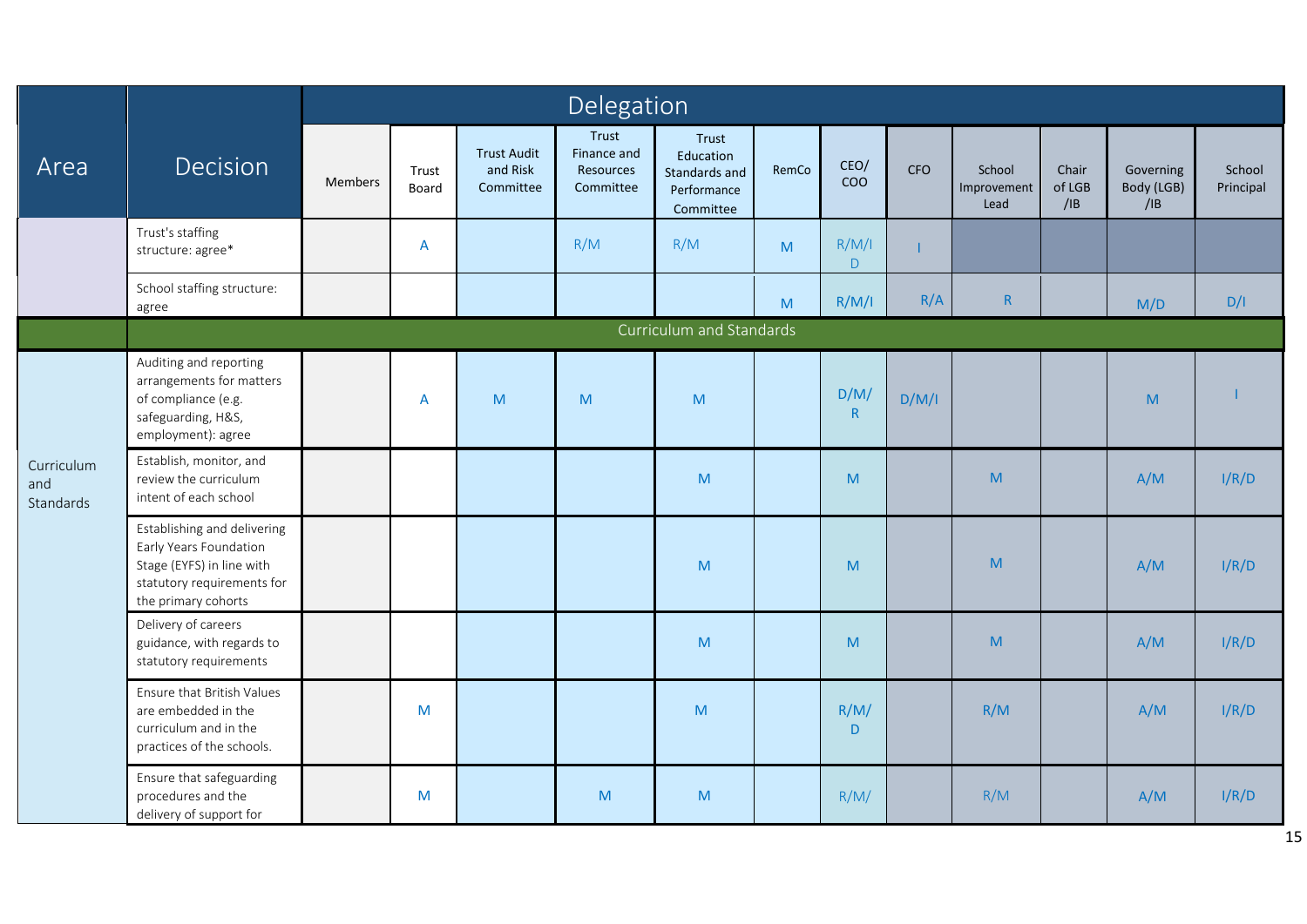| looked after children are<br>embedded in all areas of<br>the schools. |                |   |   |   |             |       |     |     |   |  |
|-----------------------------------------------------------------------|----------------|---|---|---|-------------|-------|-----|-----|---|--|
| Reporting arrangements<br>for progress on key<br>priorities: agree    | $\overline{A}$ | M | M | M | M/D/<br>R   | M/D/R | D/R |     | M |  |
| Trustee monitoring:<br>agree arrangements                             | A              |   |   |   | M/D/<br>R/I |       |     |     |   |  |
| LGB/IB overall<br>performance monitoring:<br>agree arrangements       | A              |   |   |   | M/R/<br>D   |       |     | M/R |   |  |

|                           |                                                                                               |         |                |                                             | Delegation                                     |                                                                 |              |              |            |                               |                        |                                |                     |
|---------------------------|-----------------------------------------------------------------------------------------------|---------|----------------|---------------------------------------------|------------------------------------------------|-----------------------------------------------------------------|--------------|--------------|------------|-------------------------------|------------------------|--------------------------------|---------------------|
| Area                      | Decision                                                                                      | Members | Trust<br>Board | <b>Trust Audit</b><br>and Risk<br>Committee | Trust<br>Finance and<br>Resources<br>Committee | Trust<br>Education<br>Standards and<br>Performance<br>Committee | RemCo        | CEO/<br>COO  | <b>CFO</b> | School<br>Improvement<br>Lead | Chair<br>of LGB<br>/IB | Governing<br>Body (LGB)<br>/IB | School<br>Principal |
|                           |                                                                                               |         |                |                                             |                                                | Ensuring financial probity                                      |              |              |            |                               |                        |                                |                     |
|                           | Appoint Chief Financial<br>Officer for delivery of<br>Trusts detailed accounting<br>processes |         | A              | $\mathsf{R}$                                | $\mathsf{R}$                                   |                                                                 |              | D/R/I        |            |                               |                        |                                |                     |
|                           | Appoint external auditors                                                                     | A       | $\mathsf{R}$   | $\mathsf{R}$                                | $\mathsf{R}$                                   |                                                                 |              | $\mathsf{R}$ | D/R/I      |                               |                        |                                |                     |
| Performance<br>management | External auditors' report:<br>receive and respond                                             |         | A/M            | M/I                                         | M/I                                            |                                                                 |              | R/D          |            |                               |                        |                                |                     |
|                           | CEO appraisal by Chair, pay<br>award: agree                                                   |         | A              |                                             |                                                |                                                                 | R/D/M        |              |            |                               |                        |                                |                     |
|                           | Performance management<br>of the Chief Executive                                              |         | A/M            |                                             | $\mathsf{R}$                                   | ${\sf R}$                                                       | $\mathsf{R}$ |              |            |                               |                        |                                |                     |